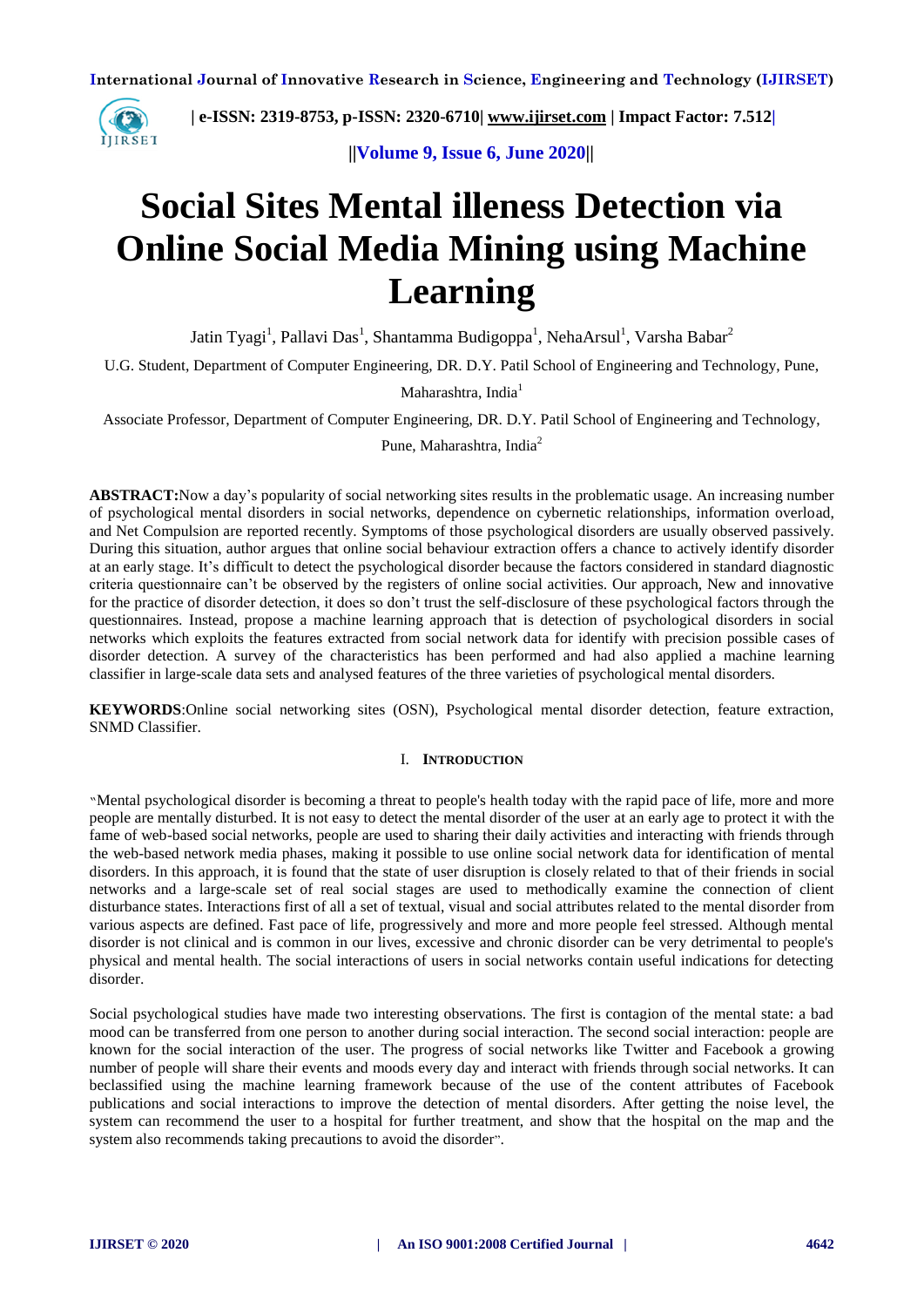

 **| e-ISSN: 2319-8753, p-ISSN: 2320-6710| [www.ijirset.com](http://www.ijirset.com/) | Impact Factor: 7.512|**

# **||Volume 9, Issue 6, June 2020||**

# II. **RELATED WORK**

Literature survey is the most important step in any kind of research. Before start developing a need to study the previous papers of this domain which are been working and on the basis of study this system can predict or generate the drawback and start working with the reference of previous papers.

"In this section, a brief review the related work on mental disorder detection system and their different techniques.

In the paper of mental pressure acknowledgment from cell phone information, climate conditions and individual characteristics. That step by step pressure can be constantly seen as conduct estimations, get data from the customers wireless, for instance, the atmosphere conditions (data identifying with fleeting properties of the condition) and the character characteristics .In workplaces, where push has turned into a significant issue influencing the efficiency, prompting word related issues and causing wellbeing illnesses. Our proposed framework could be broadened and utilized for early location of stress-related clashes and stress virus, and for supporting adjusted remaining tasks at hand  $[1]$ .

In this paper, they present the new profound CNN engineering, MaxMin-CNN, to more readily encode both positive and negative channel discoveries in the net. The framework to alter the standard convolutional square of CNN remembering the ultimate objective to trade more information layer after layer while keeping some invariance inside the framework. Crucial idea is to mishandle both positive and negative high scores got in the convolution maps. This lead is gained by changing the standard order work adventure before pooling. Time required for this is more. It is tedious process [2].

They are keen on the personality of customers. Character has been had all the earmarks of being material to numerous sorts of cooperation's; it has been gave off an impression of being useful in foreseeing work satisfaction, relationship accomplishment, and even tendency .They are captivated in the personality of customers. Character has been had all the earmarks of being material to numerous sorts of interchanges; it has been seemed, by all accounts, to be important in predicting work satisfaction, master and wistful relationship accomplishment, and even tendency for different interfaces. Also, start to answer increasingly complex inquiries regarding how to introduce trusted, socially-applicable, and first rate data to clients [3].

In paper learning strong uniform highlights for cross-media social information by utilizing cross auto encoders. To take care of learning models to address issue handle the cross-methodology relationships in cross-media social components. They propose CAE to learn uniform methodology invariant highlights, and they propose AT and PT stages to use enormous cross media information tests and train the CAE. Learning hearty uniform highlights for cross-media social information by utilizing cross auto encoders take an additional time [4].

This paper is about the client feel fine and looking through the passionate web. On the utilization of We Feel Fine to recommend a class of representations called Experiential Data Visualization, which centre on vivid thing level communication with information. The ramifications of such representations for publicly supporting subjective research in the sociologies. Rehashed data in applicable answers requires the client to peruse through a colossal number of answers so as to really acquire data [5].

This paper is around a programmed pressure discovery technique from cross-media miniaturized scale blog information. Three-level system for stress location from cross-media smaller scale blog information. By joining a Deep Sparse Neural Network to consolidate diverse highlights from cross-media smaller scale blog information, the structure is very doable and effective for stress location. This system, the proposed technique can help to consequently recognize mental worry from informal organizations. The future extensions intend to research the social relationships in mental worry to additionally enhance the location execution [6].

To examine about connecting the vocabulary hole between wellbeing searchers and social insurance information with a worldwide learning approach. A medicinal wording task plan to connect the vocabulary hole between wellbeing searchers and human services learning. The plan contains two segments, neighbourhood mining and worldwide learning .Extensive assessments on a genuine world dataset show that our plan can deliver promising execution when contrasted with the common coding techniques. They research how to adaptably sort out the unstructured restorative substance into client needs-mindful philosophy by utilizing the suggested therapeutic phrasings [7].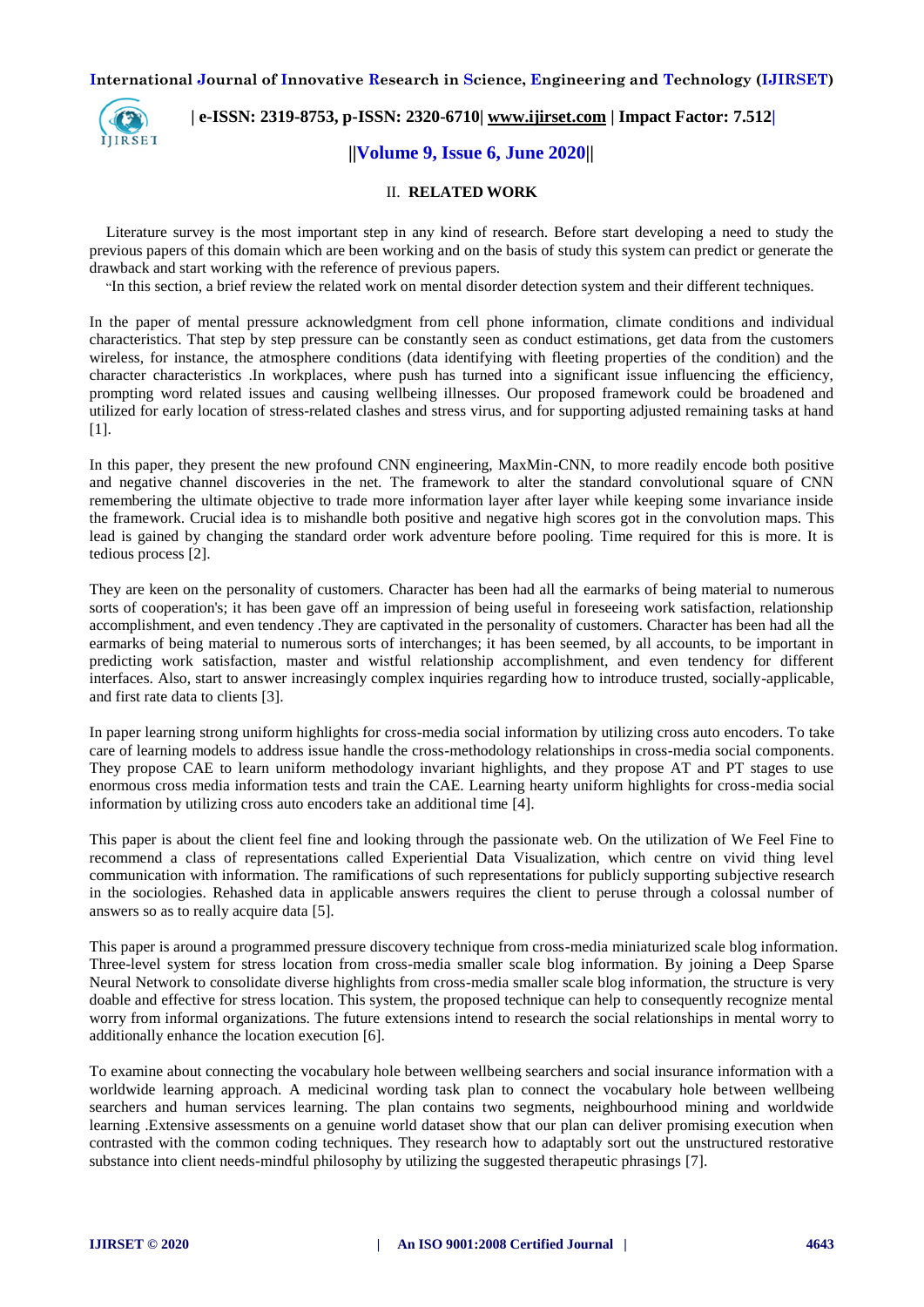

# **| e-ISSN: 2319-8753, p-ISSN: 2320-6710| [www.ijirset.com](http://www.ijirset.com/) | Impact Factor: 7.512|**

# **||Volume 9, Issue 6, June 2020||**

This is to learn about the impact augmentation issue, which means to locate a little subset of hubs (clients) in an interpersonal organization that could expand the spread of impact. A Pairwise Factor Graph (PFG) model to formalize the issue in probabilistic model, and they expand it by consolidating the time data, which results in the Dynamic Factor Graph (DFG) mode. The proposed methodology can successfully find the dynamic social impacts. Parallelization of our calculation should be possible in future work to scale it up further [8].

Picture labels and world information: taking in label relations from visual semantic sources examines the utilization of regular words to depict pictures. The proposed labelling calculation sums up to concealed labels, and is additionally enhanced joining tag-connection highlights got by means of ICR. Procedures to all the more likely join multi-word terms and out-of-vocabulary words; propelled NLP strategies for taking in word relations from freestyle content; assessment of dormant idea connection proposal, and anticipating the sort of relations [9].

This paper is about a novel issue of feeling forecast in informal organizations. A strategy alluded to as Mood cast for demonstrating and foreseeing feeling elements in the informal organization. The proposed methodology can viably demonstrate every client's feeling status and the forecast execution is superior to a few pattern strategies for feeling expectation. It is utilized to because of the predetermined number of members. For model learning, it utilizes a Metropolis-Hastings calculation to get a rough arrangement. Test results on two distinctive genuine informal communities show that the proposed methodology can viably display every client's feeling status and the forecast execution is superior to a few benchmark strategies for feeling expectation [10].

Mental scatters frequently happen in mixes, for instance a patient with a nervousness issue can likewise create gloom. This attending psychological wellness condition gives consideration regarding our work in the characterization of online networks with an enthusiasm for sorrow. For this, we followed an expansive collection of 620,000. Distributions made by 80,000 clients in 247 online networks. We have the psycho-etymological topics and attributes communicated in. The productions, utilizing them as contribution for our model. Following a vehicle Technique of learning, we have defined a joint displaying. System for existing together characterizations identified with psychological wellness online network of these qualities. At last, we perform experimental approval of the model in the informational index drawn where our model surpasses the most recent vanguard essential lines [11].

Mental disarranges are influencing a large number of individuals diverse societies, age gatherings and geographic zones r. The test of mental issue is that they are Difficult to distinguish in enduring patients, along these lines displaying an Alarming number of undetected cases and mistaken conclusion. In this paper, we will probably construct prescient models that misuse them Language and standards of conduct, utilized particularly in the social circle .normal, to decide whether a client experiences two instances of mental issue. These prescient models are conceivable utilizing another information gathering process, begat as an intuitive. Publicly supporting, which encourages you gather all the more rapidly and dependably. Persistent informational index. Our examinations recommend that mining explicit phonetic models and qualities of social association of Reliable patient informational indexes can contribute altogether to encourage investigation and recognition of mental issue [12].

PC programs It ought not be in the business to choose which questions are deserving of study. Despite the fact that Hessians that are not non-feasible are at times indications of confused and negligible inquiries insufficient models, or estimators, likewise happen every now and again when data about the amounts of intrigue exist in the information through the likelihood work. The creators clarify the issue in detail and present two starter proposition on how manage non-invertible hessians without changing the inquiry [13].

In this work, we incorporate both the extraction of noteworthy issues. Furthermore, sifting messages by means of Twitter. We build up a transmission calculation for a recurrence grouping of the archive Tables; our calculation permits ongoing observing of the initial 10. Points of about 25% of all Twitter posts, while naturally filtering of uproarious and good for nothing subjects. We apply our own proposed transmission calculation for the stream of Japanese and Twitter effectively show that, contrasted with other non-negative online Matrix factorization techniques; our structure monitors this present reality. Occasions with high exactness as far as perplexity and Eliminates immaterial points [14].

In this work, we examine the development of exercises among clients. In the interpersonal organization of Facebook to catch this idea. We find that joins in the movement organize will in general go back and forth. Rapidly after some time, and the quality of the bonds shows a diminish the diminishing propensity of the movement as an association of an informal community hundreds of years. For instance, just 30% of Facebook client sets communicate. Continually starting with multi month then onto the next. It is intriguing to take note of that we additionally locate this, regardless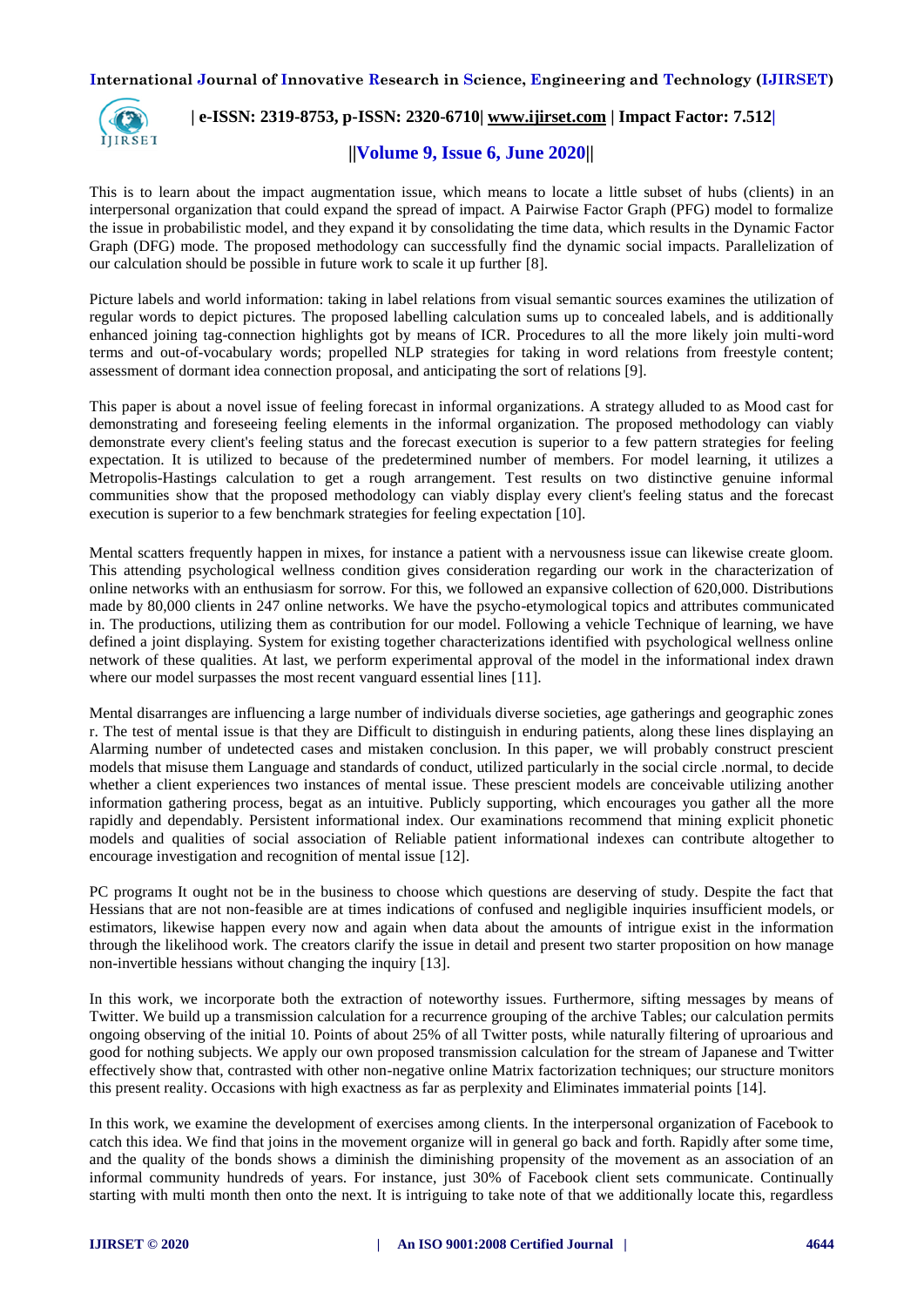

# **| e-ISSN: 2319-8753, p-ISSN: 2320-6710| [www.ijirset.com](http://www.ijirset.com/) | Impact Factor: 7.512|**

# **||Volume 9, Issue 6, June 2020||**

of whether the associations of the action organize numerous properties of diagram hypothesis change quickly after some time. The system of exercises stays unaltered [15]".

# III. **PROPOSED APPROACH**

This system is a new approach for detecting psychological disorder cases of OSN users. It is argue that mining social network data of individuals, as a complementary alternative to the conventional psychological approach, provides an excellent opportunity to actively identify those cases at an early stage. In this paper, a machine learning framework is developed for detecting psychological disorder users, namely Social Network Psychological Disorder Detection.

In proposed system approach, the task as classification problem to detect three types of social network psychological disorder detection using Machine learning approach:

- i) Cyber-Relationship Addiction, which shows addictive behaviour for building online relationships.
- ii) Net Compulsion, which shows compulsive behaviour foronline social gaming or gambling
- iii) Information Overload, which is related to uncontrollable.

Surfing By exploiting machine learning techniques with the ground truth obtained via the current diagnostic practice in Psychology, several features are extracted and analysed of different categories from OSNs, including Para social relationships, online and offline interaction ratio, social capital, disinhibiting, self-disclosure, and bursting temporal behaviour. These features capture important factors or serve as proxies for disorder detection.

# **System Diagram:**



# **Fig 1. System Architecture**

# **Proposed Algorithm:**

In this system, Naïve Bayes Algorithm is used for prediction of SNMD in the user. Naive Bayes Classifier is a supervised machine-learning algorithm that uses the Bayes' Theorem that assumes that features are statistically independent in nature. It is mainly used in text Classification that has a high-dimensional training dataset. It mainly works on the probability of the object.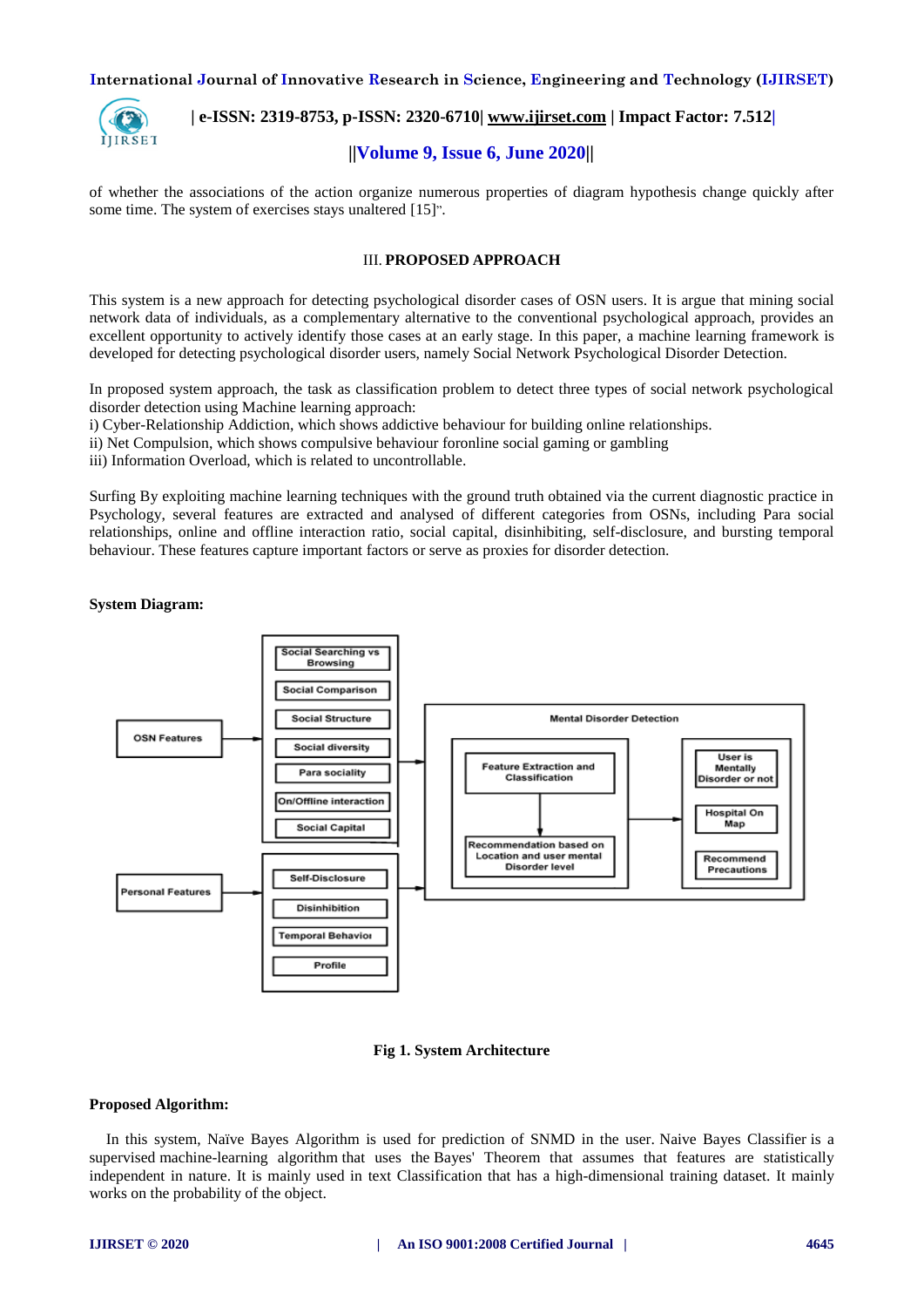

 **| e-ISSN: 2319-8753, p-ISSN: 2320-6710| [www.ijirset.com](http://www.ijirset.com/) | Impact Factor: 7.512|**

# **||Volume 9, Issue 6, June 2020||**

The basic formula for calculating probability of the object, also known as Conditional Probability, is as:

$$
p(C_k | x) = \frac{p(C_k)p(x | C_k)}{p(x)}
$$

This can also be written as:

$$
Posterior = \frac{Prior * likelihood}{evidence}
$$

In this system it is use in the following way:

Given training dataset D which consists of documents belonging to different class say Class A and Class B Calculate the prior probability of class A=number of objects of class A/total number of objects Calculate the prior probability of class B=number of objects of class B/total number of objects Find NI, the total no of frequency of each class Na=the total no of frequency of class A Nb=the total no of frequency of class B Find conditional probability of keyword occurrence given a class: P (value 1/Class A) =count/ni (A) P (value  $1/C$ lass B) =count/ni (B) P (value 2/Class A) =count/ni (A) P (value 2/Class B) =count/ni (B) ………………………………….. P (value n/Class B) =count/ni (B) Avoid zero frequency problems by applying uniform distribution Classify Document C based on the probability p(C/W) Find P (A/W) =P (A)\*P (value 1/Class A)\* P (value 2/Class A)……. P (value n /Class A) Find P (B/W) = P (B)\* P (value  $1/C$ lass B)\* P (value  $2/C$ lass B)……. P (value n /Class B) Assign document to class that has higher probability.

### IV.**EXPERIMENTAL RESULTS**

In experimental results, the proposed system is evaluated with real time social networking posts dataset. A user study with no of peoples is conducted to evaluate the accuracy of system and analyze the detected mental disorder type's i.e. net compulsion users, cyber relationship users, information overload users using OSN features and personal features.

# Comparison Graph:



**Fig2. Graph**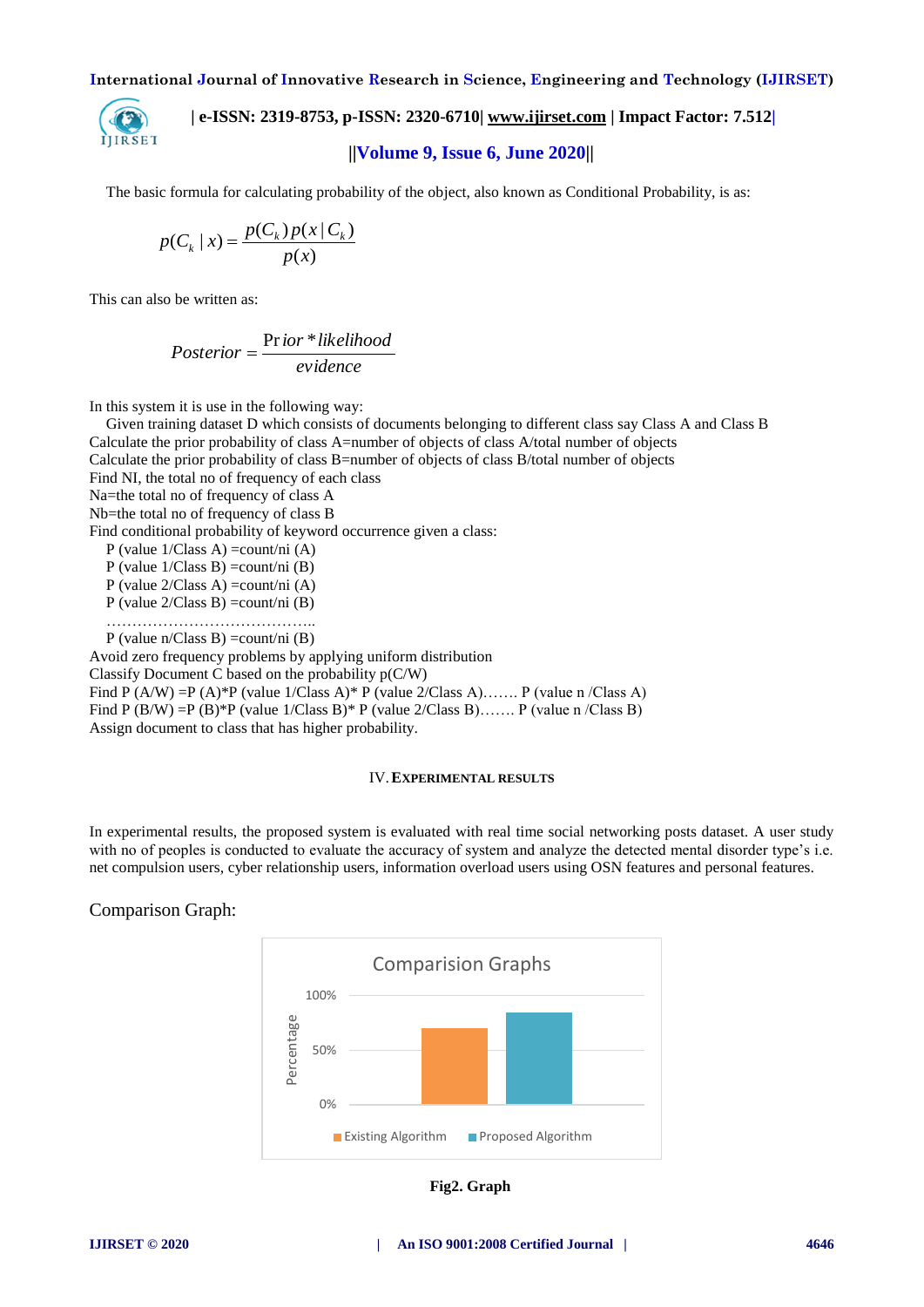

 **| e-ISSN: 2319-8753, p-ISSN: 2320-6710| [www.ijirset.com](http://www.ijirset.com/) | Impact Factor: 7.512|**

 **||Volume 9, Issue 6, June 2020||** 

Comparison Table:

|                 | <b>Parameter   Existing Algorithm</b> | <b>Proposed Algorithm (Naïve</b> |  |
|-----------------|---------------------------------------|----------------------------------|--|
|                 | (TSVM)                                | <b>Bayes</b> )                   |  |
| <b>Accuracy</b> | 65%                                   | 86%                              |  |

# **Table 1.comparative result**

|             | <b>Net</b> | Cyber        | Informatio |
|-------------|------------|--------------|------------|
|             | compulsion | Relationship | n Overload |
| <b>SNMD</b> | 30%        | 50%          | 20%        |

# **Table 2- Analysis Tabl**e

### V. **CONCLUSION**

In this paper, it automatically identifies potential users online with SNMD. Mental psychological disorder is threatening people's health. It is not trivial to detect Mental Disorder in time for proactive attention. Therefore, a framework is present to detect the states of mental psychological disturbances of users from monthly data on users' social networks, exploiting the content of Facebook's publications and the social interactions of users. Using as a basis the data of social networks in the real world, study the correlation between the states of psychological mental disorder of users and their behavior of social interaction. The user is recommended a doctor or a health advisor. The hospitals show additional treatments on a chart that identifies the shortest path between the user of the current position and that hospital. This system recommends that you send health precautions by post in order to interact with the user.

# *FUTURE SCOPE*

Furthermore, these intend to continue to explore new problems from the point of view of a social network service provider, such as Twitter or Instagram, to improve the well-being of OSN users without compromising user participation.

# **REFERENCES**

- 1. AndreyBogomolov, Bruno Lepri, MichelaFerron, Fabio Pianesi, and Alex Pentland. "Daily stress recognition from mobile phone data, weather conditions and individual traits. " In ACM International Conference on Multimedia, pages 477–486, 2014.
- 2. Dan C Ciresan, Ueli Meier, Jonathan Masci, Luca Maria Gambardella, and J vurgenSchmidhuber. "Flexible, high performance convolutional neural networks for image classification." In Proceedings of International Joint Conference on Artificial Intelligence, pages 1237–1242, 2011.
- 3. Jennifer Golbeck, Cristina Robles, Michon Edmondson, and Karen Turner. "Predicting personality from twitter." In Passat/socialcom 2011, Privacy, Security, Risk and Trust, pages 149–156, 2011
- 4. QuanGuo, JiaJia, GuangyaoShen, Lei Zhang, LianhongCai, and Zhang Yi." Learning robust uniform features for cross-media social data by using cross autoencoders." Knowledge Based System, 102:64– 75, 2016.
- 5. Sepandar D. Kamvar. "We feel fine and searching the emotional web." In Proceedings of WSDM, pages 117–126, 2011
- 6. H. Lin, J. Jia, Q. Guo, Y. Xue, J. Huang, L. Cai, and L. Feng. "Psychological stress detection from cross-media microblog data using deep sparse neural network. " In proceedings of IEEE International Conference on Multimedia & Expo, 2014.
- 7. LiqiangNie, Yi-Liang Zhao, Mohammad Akbari, JialieShen, and Tat-Seng Chua." Bridging the vocabulary gap between health seekers and healthcare knowledge." Knowledge and Data Engineering, IEEE Transactions on, 27(2):396–409, 2015.
- 8. Chi Wang, Jie Tang, Jimeng Sun, and Jiawei Han." Dynamic social influence analysis through time-dependent factor graphs." Advances in Social Networks Analysis and Mining (ASONAM), 2011 International Conference on, pages 239 – 246, 2011.